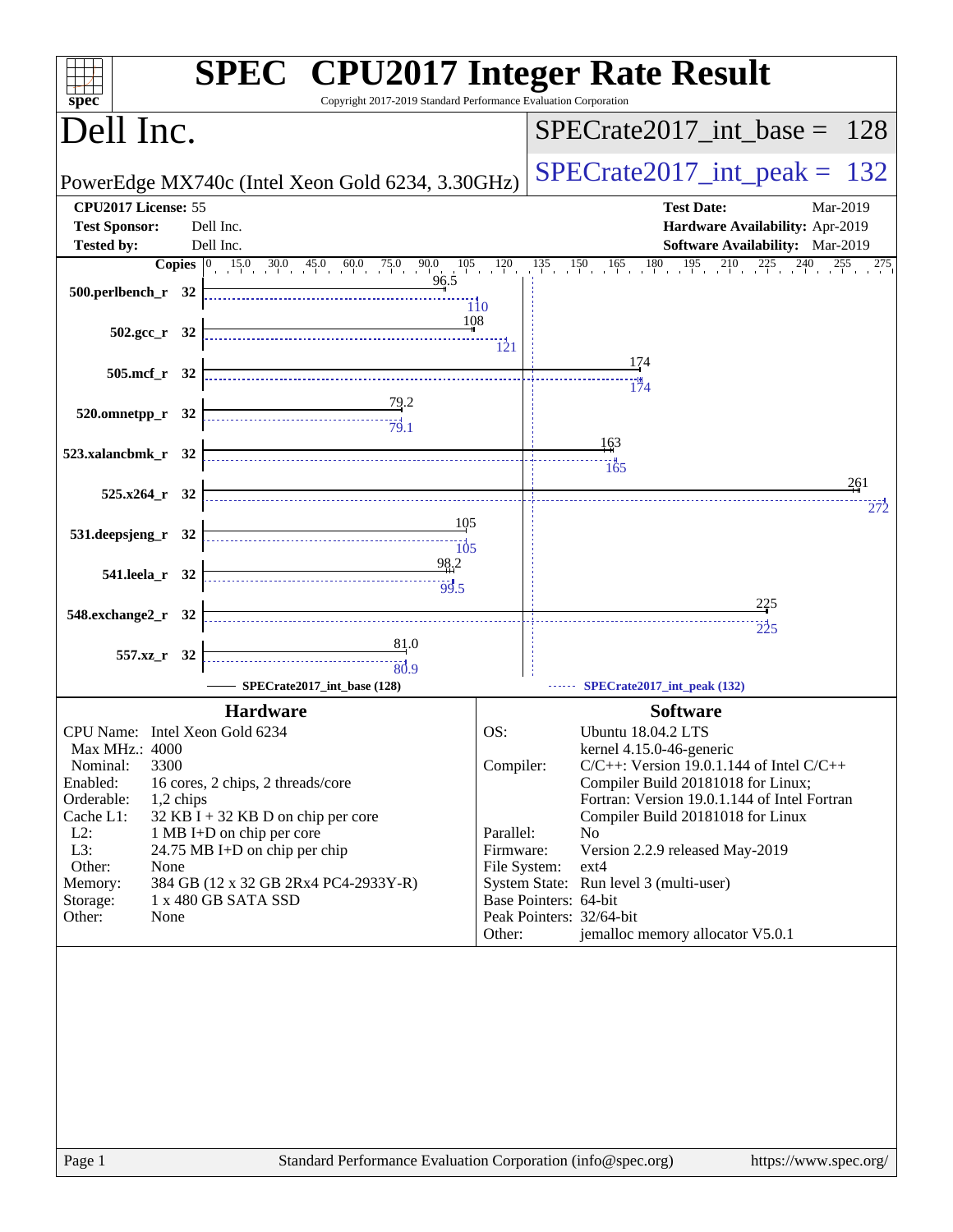| <b>SPEC CPU2017 Integer Rate Result</b>                       |  |
|---------------------------------------------------------------|--|
| Convuisht 2017-2010 Rtondaud Darformanae Evelyption Companion |  |

Copyright 2017-2019 Standard Performance Evaluation Corporation

## Dell Inc.

**[spec](http://www.spec.org/)**

### [SPECrate2017\\_int\\_base =](http://www.spec.org/auto/cpu2017/Docs/result-fields.html#SPECrate2017intbase) 128

PowerEdge MX740c (Intel Xeon Gold 6234, 3.30GHz)  $\left|$  [SPECrate2017\\_int\\_peak =](http://www.spec.org/auto/cpu2017/Docs/result-fields.html#SPECrate2017intpeak) 132

**[CPU2017 License:](http://www.spec.org/auto/cpu2017/Docs/result-fields.html#CPU2017License)** 55 **[Test Date:](http://www.spec.org/auto/cpu2017/Docs/result-fields.html#TestDate)** Mar-2019 **[Test Sponsor:](http://www.spec.org/auto/cpu2017/Docs/result-fields.html#TestSponsor)** Dell Inc. **[Hardware Availability:](http://www.spec.org/auto/cpu2017/Docs/result-fields.html#HardwareAvailability)** Apr-2019 **[Tested by:](http://www.spec.org/auto/cpu2017/Docs/result-fields.html#Testedby)** Dell Inc. **[Software Availability:](http://www.spec.org/auto/cpu2017/Docs/result-fields.html#SoftwareAvailability)** Mar-2019

### **[Results Table](http://www.spec.org/auto/cpu2017/Docs/result-fields.html#ResultsTable)**

|                           | <b>Base</b>   |                |       |                | <b>Peak</b> |                |       |               |                |              |                |              |                |              |
|---------------------------|---------------|----------------|-------|----------------|-------------|----------------|-------|---------------|----------------|--------------|----------------|--------------|----------------|--------------|
| <b>Benchmark</b>          | <b>Copies</b> | <b>Seconds</b> | Ratio | <b>Seconds</b> | Ratio       | <b>Seconds</b> | Ratio | <b>Copies</b> | <b>Seconds</b> | <b>Ratio</b> | <b>Seconds</b> | <b>Ratio</b> | <b>Seconds</b> | <b>Ratio</b> |
| 500.perlbench r           | 32            | 527            | 96.7  | 530            | 96.2        | 528            | 96.5  | 32            | 467            | 109          | 465            | <b>110</b>   | 465            | 110          |
| 502.gcc_r                 | 32            | 419            | 108   | 422            | 107         | 420            | 108   | 32            | 374            | <b>121</b>   | 375            | 121          | 374            | 121          |
| $505$ .mcf r              | 32            | 297            | 174   | 297            | 174         | 297            | 174   | 32            | 297            | 174          | 298            | 173          | 296            | 175          |
| 520.omnetpp_r             | 32            | 531            | 79.1  | 530            | 79.2        | 530            | 79.2  | 32            | 531            | 79.1         | 531            | 79.1         | 531            | 79.1         |
| 523.xalancbmk r           | 32            | 211            | 160   | 208            | 163         | 207            | 163   | 32            | 205            | 165          | 205            | 165          | 206            | 164          |
| 525.x264 r                | 32            | 216            | 259   | 214            | 262         | 214            | 261   | 32            | 206            | 272          | 206            | 272          | 206            | 272          |
| 531.deepsjeng_r           | 32            | 350            | 105   | 350            | 105         | 350            | 105   | 32            | 350            | 105          | 349            | 105          | 349            | 105          |
| 541.leela r               | 32            | 547            | 96.9  | 539            | 98.2        | 530            | 100   | 32            | 530            | 100          | 534            | 99.3         | 532            | 99.5         |
| 548.exchange2_r           | 32            | 373            | 225   | 372            | 225         | 374            | 224   | 32            | 373            | 225          | 373            | 225          | 373            | 225          |
| 557.xz r                  | 32            | 427            | 81.0  | 428            | 80.8        | 426            | 81.1  | 32            | 427            | 80.9         | 428            | 80.8         | 427            | 81.0         |
| $SPECrate2017$ int base = |               |                | 128   |                |             |                |       |               |                |              |                |              |                |              |

**[SPECrate2017\\_int\\_peak =](http://www.spec.org/auto/cpu2017/Docs/result-fields.html#SPECrate2017intpeak) 132**

Results appear in the [order in which they were run.](http://www.spec.org/auto/cpu2017/Docs/result-fields.html#RunOrder) Bold underlined text [indicates a median measurement.](http://www.spec.org/auto/cpu2017/Docs/result-fields.html#Median)

#### **[Submit Notes](http://www.spec.org/auto/cpu2017/Docs/result-fields.html#SubmitNotes)**

 The numactl mechanism was used to bind copies to processors. The config file option 'submit' was used to generate numactl commands to bind each copy to a specific processor. For details, please see the config file.

### **[Operating System Notes](http://www.spec.org/auto/cpu2017/Docs/result-fields.html#OperatingSystemNotes)**

Stack size set to unlimited using "ulimit -s unlimited"

### **[General Notes](http://www.spec.org/auto/cpu2017/Docs/result-fields.html#GeneralNotes)**

Environment variables set by runcpu before the start of the run: LD\_LIBRARY\_PATH = "/home/cpu2017/lib/ia32:/home/cpu2017/lib/intel64:/home/cpu2017/je5.0.1-32:/home/cpu2017/je5.0.1-64" Binaries compiled on a system with 1x Intel Core i9-7900X CPU + 32GB RAM memory using Redhat Enterprise Linux 7.5 NA: The test sponsor attests, as of date of publication, that CVE-2017-5754 (Meltdown) is mitigated in the system as tested and documented. Yes: The test sponsor attests, as of date of publication, that CVE-2017-5753 (Spectre variant 1) is mitigated in the system as tested and documented. Yes: The test sponsor attests, as of date of publication, that CVE-2017-5715 (Spectre variant 2) is mitigated in the system as tested and documented. Transparent Huge Pages enabled by default Prior to runcpu invocation Filesystem page cache synced and cleared with: sync; echo 3> /proc/sys/vm/drop\_caches runcpu command invoked through numactl i.e.: numactl --interleave=all runcpu <etc>

**(Continued on next page)**

| Page 2 | Standard Performance Evaluation Corporation (info@spec.org) | https://www.spec.org/ |
|--------|-------------------------------------------------------------|-----------------------|
|--------|-------------------------------------------------------------|-----------------------|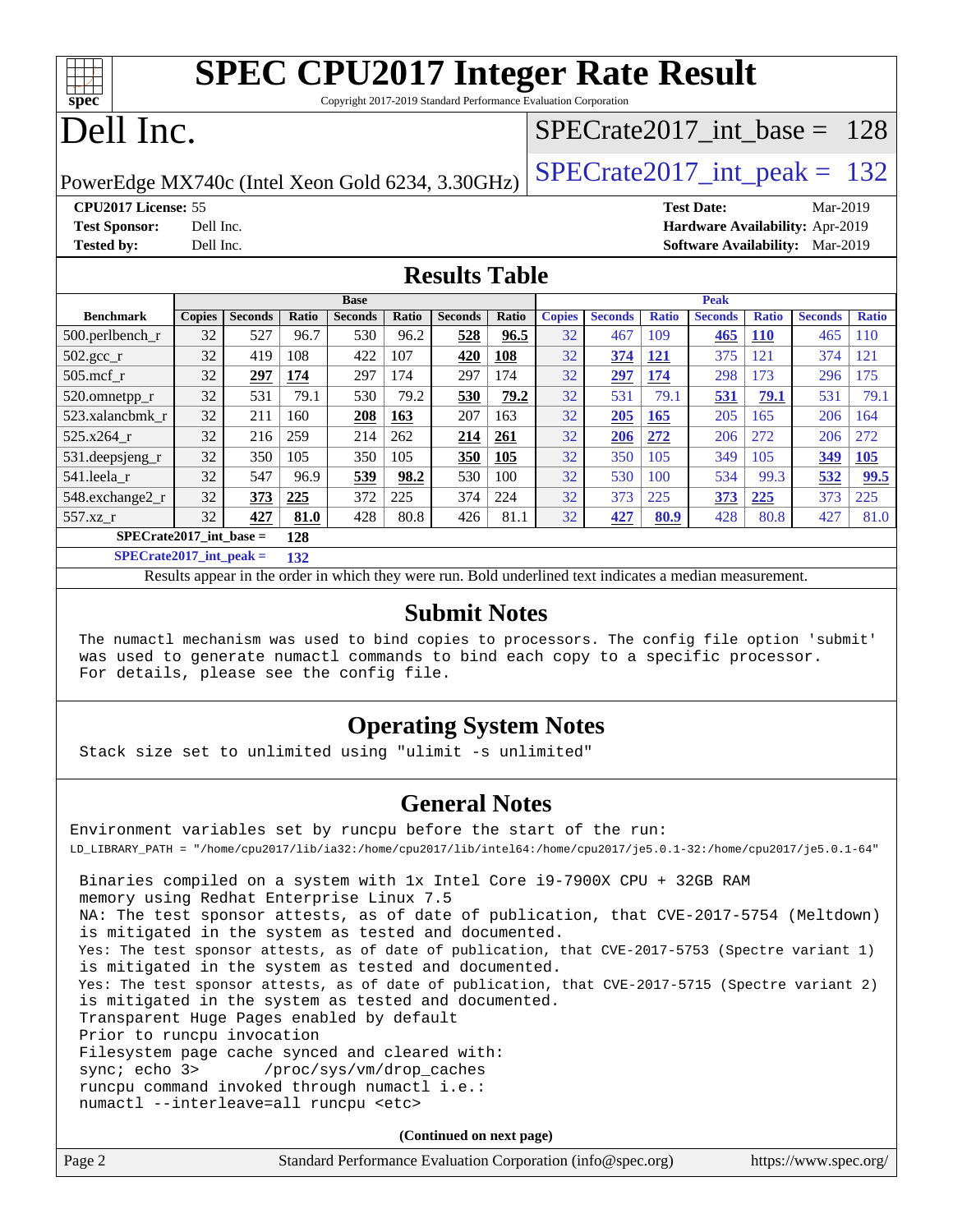| <b>SPEC CPU2017 Integer Rate Result</b><br>spec <sup>®</sup><br>Copyright 2017-2019 Standard Performance Evaluation Corporation                                                                                                                                                                                                                                                                                                                                                                                                                                                                                                                                                                                                                                                                                                                                                                                                                                                                                                                                                                                                                                                                                                                                                                                                                                                                                                              |                                        |
|----------------------------------------------------------------------------------------------------------------------------------------------------------------------------------------------------------------------------------------------------------------------------------------------------------------------------------------------------------------------------------------------------------------------------------------------------------------------------------------------------------------------------------------------------------------------------------------------------------------------------------------------------------------------------------------------------------------------------------------------------------------------------------------------------------------------------------------------------------------------------------------------------------------------------------------------------------------------------------------------------------------------------------------------------------------------------------------------------------------------------------------------------------------------------------------------------------------------------------------------------------------------------------------------------------------------------------------------------------------------------------------------------------------------------------------------|----------------------------------------|
| Dell Inc.                                                                                                                                                                                                                                                                                                                                                                                                                                                                                                                                                                                                                                                                                                                                                                                                                                                                                                                                                                                                                                                                                                                                                                                                                                                                                                                                                                                                                                    | $SPECrate2017\_int\_base = 128$        |
| PowerEdge MX740c (Intel Xeon Gold 6234, 3.30GHz)                                                                                                                                                                                                                                                                                                                                                                                                                                                                                                                                                                                                                                                                                                                                                                                                                                                                                                                                                                                                                                                                                                                                                                                                                                                                                                                                                                                             | $SPECrate2017\_int\_peak = 132$        |
| CPU2017 License: 55                                                                                                                                                                                                                                                                                                                                                                                                                                                                                                                                                                                                                                                                                                                                                                                                                                                                                                                                                                                                                                                                                                                                                                                                                                                                                                                                                                                                                          | <b>Test Date:</b><br>Mar-2019          |
| <b>Test Sponsor:</b><br>Dell Inc.                                                                                                                                                                                                                                                                                                                                                                                                                                                                                                                                                                                                                                                                                                                                                                                                                                                                                                                                                                                                                                                                                                                                                                                                                                                                                                                                                                                                            | Hardware Availability: Apr-2019        |
| <b>Tested by:</b><br>Dell Inc.                                                                                                                                                                                                                                                                                                                                                                                                                                                                                                                                                                                                                                                                                                                                                                                                                                                                                                                                                                                                                                                                                                                                                                                                                                                                                                                                                                                                               | <b>Software Availability:</b> Mar-2019 |
| <b>General Notes (Continued)</b>                                                                                                                                                                                                                                                                                                                                                                                                                                                                                                                                                                                                                                                                                                                                                                                                                                                                                                                                                                                                                                                                                                                                                                                                                                                                                                                                                                                                             |                                        |
| jemalloc, a general purpose malloc implementation<br>built with the RedHat Enterprise 7.5, and the system compiler gcc 4.8.5<br>sources available from jemalloc.net or https://github.com/jemalloc/jemalloc/releases                                                                                                                                                                                                                                                                                                                                                                                                                                                                                                                                                                                                                                                                                                                                                                                                                                                                                                                                                                                                                                                                                                                                                                                                                         |                                        |
| <b>Platform Notes</b>                                                                                                                                                                                                                                                                                                                                                                                                                                                                                                                                                                                                                                                                                                                                                                                                                                                                                                                                                                                                                                                                                                                                                                                                                                                                                                                                                                                                                        |                                        |
| BIOS settings:<br>ADDDC setting disabled<br>Sub NUMA Cluster enabled<br>Virtualization Technology disabled<br>DCU Streamer Prefetcher enabled<br>System Profile set to Custom<br>CPU Performance set to Maximum Performance<br>C States set to Autonomous<br>C1E disabled<br>Uncore Frequency set to Dynamic<br>Energy Efficiency Policy set to Performance<br>Memory Patrol Scrub disabled<br>Logical Processor enabled<br>CPU Interconnect Bus Link Power Management disabled<br>PCI ASPM L1 Link Power Management disabled<br>Sysinfo program /home/cpu2017/bin/sysinfo<br>Rev: r5974 of 2018-05-19 9bcde8f2999c33d61f64985e45859ea9<br>running on intel-sut Tue May 21 18:39:33 2019<br>SUT (System Under Test) info as seen by some common utilities.<br>For more information on this section, see<br>https://www.spec.org/cpu2017/Docs/config.html#sysinfo<br>From /proc/cpuinfo<br>model name : Intel(R) Xeon(R) Gold 6234 CPU @ 3.30GHz<br>"physical id"s (chips)<br>32 "processors"<br>cores, siblings (Caution: counting these is hw and system dependent. The following<br>excerpts from /proc/cpuinfo might not be reliable. Use with caution.)<br>cpu cores : 8<br>siblings : 16<br>physical 0: cores 2 3 9 11 24 25 27<br>physical 1: cores 2 4 9 11 17 25 26 27<br>From 1scpu:<br>Architecture:<br>x86 64<br>CPU $op-mode(s):$ 32-bit, 64-bit<br>Byte Order:<br>Little Endian<br>CPU(s):<br>32<br>On-line CPU(s) list: $0-31$ |                                        |
| (Continued on next page)                                                                                                                                                                                                                                                                                                                                                                                                                                                                                                                                                                                                                                                                                                                                                                                                                                                                                                                                                                                                                                                                                                                                                                                                                                                                                                                                                                                                                     |                                        |
| Page 3<br>Standard Performance Evaluation Corporation (info@spec.org)                                                                                                                                                                                                                                                                                                                                                                                                                                                                                                                                                                                                                                                                                                                                                                                                                                                                                                                                                                                                                                                                                                                                                                                                                                                                                                                                                                        | https://www.spec.org/                  |
|                                                                                                                                                                                                                                                                                                                                                                                                                                                                                                                                                                                                                                                                                                                                                                                                                                                                                                                                                                                                                                                                                                                                                                                                                                                                                                                                                                                                                                              |                                        |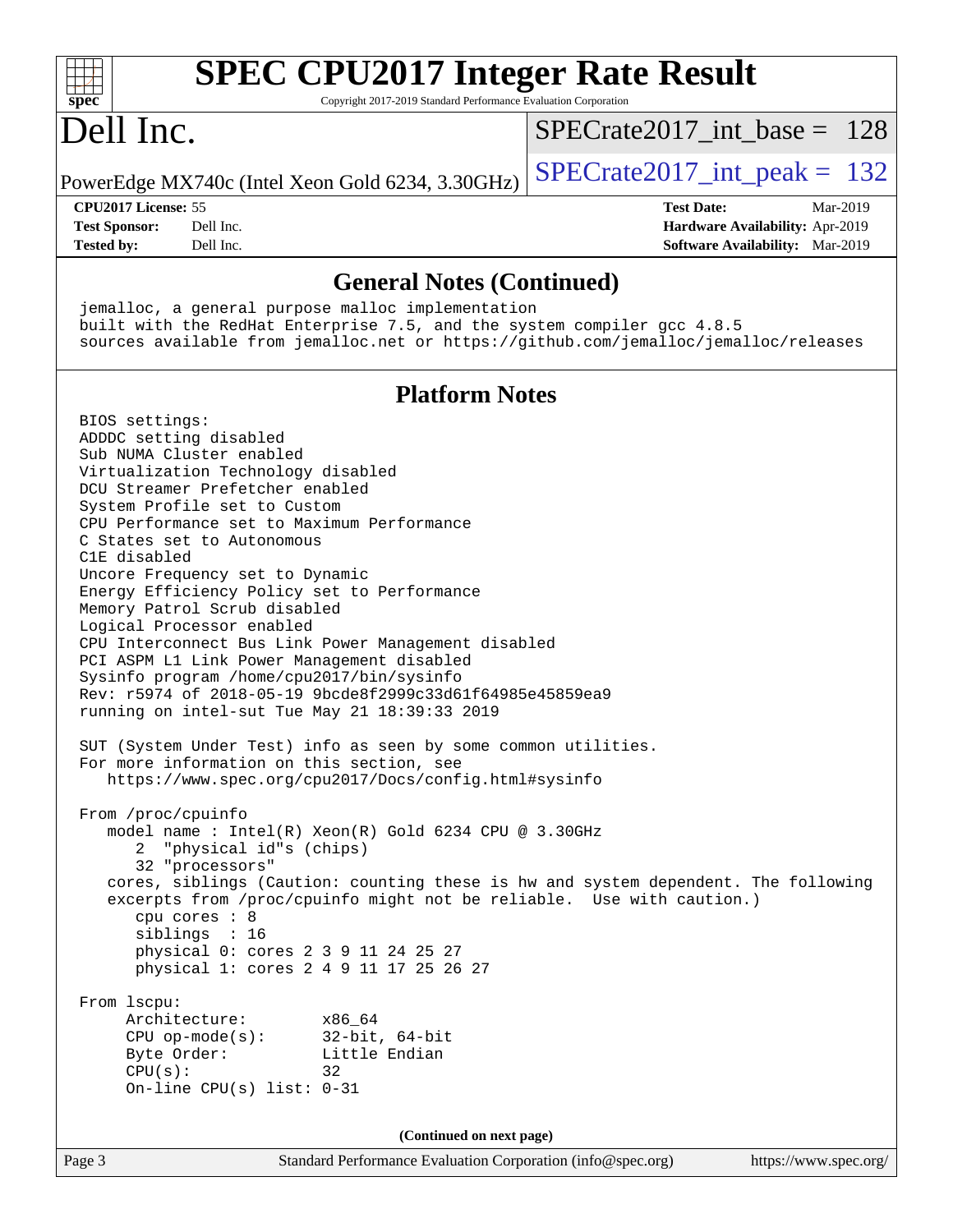|                                                  |                                                                 | <b>SPEC CPU2017 Integer Rate Result</b>                                              |  |  |  |  |  |
|--------------------------------------------------|-----------------------------------------------------------------|--------------------------------------------------------------------------------------|--|--|--|--|--|
| spec                                             | Copyright 2017-2019 Standard Performance Evaluation Corporation |                                                                                      |  |  |  |  |  |
|                                                  |                                                                 |                                                                                      |  |  |  |  |  |
| Dell Inc.                                        |                                                                 | $SPECrate2017\_int\_base = 128$                                                      |  |  |  |  |  |
|                                                  |                                                                 |                                                                                      |  |  |  |  |  |
| PowerEdge MX740c (Intel Xeon Gold 6234, 3.30GHz) |                                                                 | $SPECrate2017\_int\_peak = 132$                                                      |  |  |  |  |  |
| CPU <sub>2017</sub> License: 55                  |                                                                 | <b>Test Date:</b><br>Mar-2019                                                        |  |  |  |  |  |
| <b>Test Sponsor:</b><br>Dell Inc.                |                                                                 | Hardware Availability: Apr-2019                                                      |  |  |  |  |  |
| <b>Tested by:</b><br>Dell Inc.                   |                                                                 | Software Availability: Mar-2019                                                      |  |  |  |  |  |
|                                                  | <b>Platform Notes (Continued)</b>                               |                                                                                      |  |  |  |  |  |
|                                                  |                                                                 |                                                                                      |  |  |  |  |  |
| Thread( $s$ ) per core:                          | 2<br>8                                                          |                                                                                      |  |  |  |  |  |
| $Core(s)$ per socket:<br>Socket(s):              | 2                                                               |                                                                                      |  |  |  |  |  |
| NUMA $node(s):$                                  | 4                                                               |                                                                                      |  |  |  |  |  |
| Vendor ID:                                       | GenuineIntel                                                    |                                                                                      |  |  |  |  |  |
| CPU family:                                      | 6                                                               |                                                                                      |  |  |  |  |  |
| Model:                                           | 85                                                              |                                                                                      |  |  |  |  |  |
| Model name:                                      | $Intel(R)$ Xeon $(R)$ Gold 6234 CPU @ 3.30GHz                   |                                                                                      |  |  |  |  |  |
| Stepping:                                        | 7                                                               |                                                                                      |  |  |  |  |  |
| CPU MHz:                                         | 3976.377                                                        |                                                                                      |  |  |  |  |  |
| BogoMIPS:                                        | 6600.00                                                         |                                                                                      |  |  |  |  |  |
| Virtualization:                                  | $VT - x$                                                        |                                                                                      |  |  |  |  |  |
| L1d cache:                                       | 32K                                                             |                                                                                      |  |  |  |  |  |
| Lli cache:                                       | 32K                                                             |                                                                                      |  |  |  |  |  |
| L2 cache:                                        | 1024K                                                           |                                                                                      |  |  |  |  |  |
| L3 cache:                                        | 25344K                                                          |                                                                                      |  |  |  |  |  |
| NUMA node0 CPU(s):                               | 0, 8, 12, 14, 16, 24, 28, 30                                    |                                                                                      |  |  |  |  |  |
| NUMA nodel CPU(s):<br>NUMA $node2$ $CPU(s):$     | 1, 5, 9, 13, 17, 21, 25, 29<br>2, 4, 6, 10, 18, 20, 22, 26      |                                                                                      |  |  |  |  |  |
| NUMA $node3$ $CPU(s):$                           | 3, 7, 11, 15, 19, 23, 27, 31                                    |                                                                                      |  |  |  |  |  |
| Flagg:                                           | fpu vme de pse tsc msr pae mce cx8 apic sep mtrr pge mca cmov   |                                                                                      |  |  |  |  |  |
|                                                  |                                                                 | pat pse36 clflush dts acpi mmx fxsr sse sse2 ss ht tm pbe syscall nx pdpe1gb rdtscp  |  |  |  |  |  |
|                                                  |                                                                 | lm constant_tsc art arch_perfmon pebs bts rep_good nopl xtopology nonstop_tsc cpuid  |  |  |  |  |  |
|                                                  |                                                                 | aperfmperf pni pclmulqdq dtes64 monitor ds_cpl vmx smx est tm2 ssse3 sdbg fma cx16   |  |  |  |  |  |
|                                                  |                                                                 | xtpr pdcm pcid dca sse4_1 sse4_2 x2apic movbe popcnt aes xsave avx f16c rdrand       |  |  |  |  |  |
|                                                  |                                                                 | lahf_lm abm 3dnowprefetch cpuid_fault epb cat_13 cdp_13 invpcid_single intel_ppin    |  |  |  |  |  |
|                                                  |                                                                 | ssbd mba ibrs ibpb stibp ibrs_enhanced tpr_shadow vnmi flexpriority ept vpid         |  |  |  |  |  |
|                                                  |                                                                 | fsgsbase tsc_adjust bmil hle avx2 smep bmi2 erms invpcid rtm cqm mpx rdt_a avx512f   |  |  |  |  |  |
|                                                  |                                                                 | avx512dq rdseed adx smap clflushopt clwb intel_pt avx512cd avx512bw avx512vl         |  |  |  |  |  |
|                                                  |                                                                 | xsaveopt xsavec xgetbvl xsaves cqm_llc cqm_occup_llc cqm_mbm_total cqm_mbm_local     |  |  |  |  |  |
|                                                  |                                                                 | dtherm ida arat pln pts pku ospke avx512_vnni flush_lld arch_capabilities            |  |  |  |  |  |
| /proc/cpuinfo cache data                         |                                                                 |                                                                                      |  |  |  |  |  |
| cache size : 25344 KB                            |                                                                 |                                                                                      |  |  |  |  |  |
|                                                  |                                                                 |                                                                                      |  |  |  |  |  |
| physical chip.                                   |                                                                 | From numactl --hardware WARNING: a numactl 'node' might or might not correspond to a |  |  |  |  |  |
| $available: 4 nodes (0-3)$                       |                                                                 |                                                                                      |  |  |  |  |  |
| node 0 cpus: 0 8 12 14 16 24 28 30               |                                                                 |                                                                                      |  |  |  |  |  |
| node 0 size: 95149 MB                            |                                                                 |                                                                                      |  |  |  |  |  |
| node 0 free: 94888 MB                            |                                                                 |                                                                                      |  |  |  |  |  |
| node 1 cpus: 1 5 9 13 17 21 25 29                |                                                                 |                                                                                      |  |  |  |  |  |
| node 1 size: 96766 MB                            |                                                                 |                                                                                      |  |  |  |  |  |
| node 1 free: 96573 MB                            |                                                                 |                                                                                      |  |  |  |  |  |
| node 2 cpus: 2 4 6 10 18 20 22 26                |                                                                 |                                                                                      |  |  |  |  |  |
| node 2 size: 96766 MB                            |                                                                 |                                                                                      |  |  |  |  |  |
| node 2 free: 96586 MB                            |                                                                 |                                                                                      |  |  |  |  |  |
|                                                  | (Continued on next page)                                        |                                                                                      |  |  |  |  |  |
|                                                  |                                                                 |                                                                                      |  |  |  |  |  |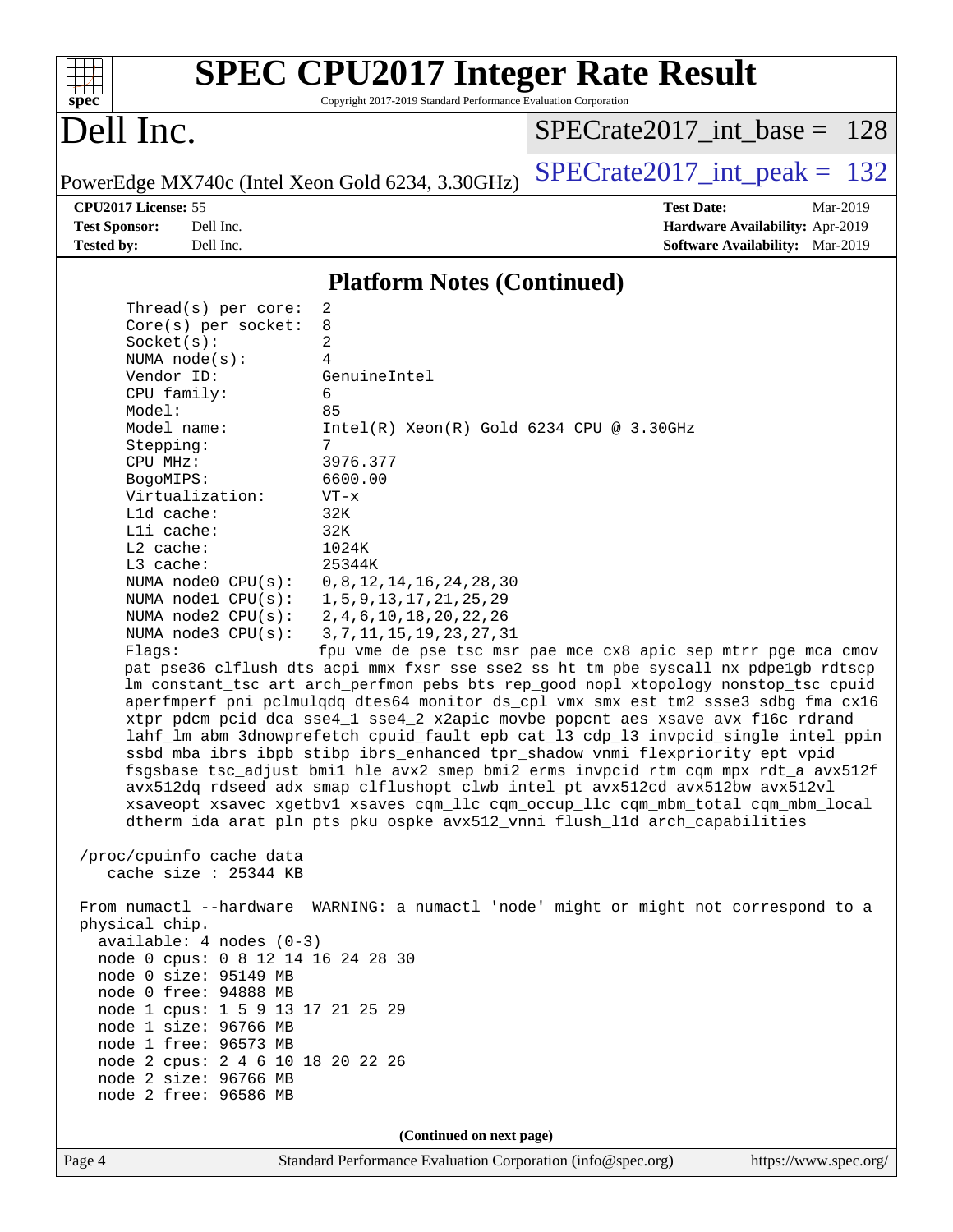| <b>SPEC CPU2017 Integer Rate Result</b><br>Copyright 2017-2019 Standard Performance Evaluation Corporation<br>$sp\overline{ec}$                                                                                                                                                                                    |                                                                                                     |
|--------------------------------------------------------------------------------------------------------------------------------------------------------------------------------------------------------------------------------------------------------------------------------------------------------------------|-----------------------------------------------------------------------------------------------------|
| Dell Inc.                                                                                                                                                                                                                                                                                                          | $SPECrate2017\_int\_base = 128$                                                                     |
| PowerEdge MX740c (Intel Xeon Gold 6234, 3.30GHz)                                                                                                                                                                                                                                                                   | $SPECrate2017\_int\_peak = 132$                                                                     |
| CPU2017 License: 55<br><b>Test Sponsor:</b><br>Dell Inc.<br><b>Tested by:</b><br>Dell Inc.                                                                                                                                                                                                                         | <b>Test Date:</b><br>Mar-2019<br>Hardware Availability: Apr-2019<br>Software Availability: Mar-2019 |
| <b>Platform Notes (Continued)</b>                                                                                                                                                                                                                                                                                  |                                                                                                     |
| node 3 cpus: 3 7 11 15 19 23 27 31<br>node 3 size: 96744 MB<br>node 3 free: 96387 MB<br>node distances:<br>$\mathbf{1}$<br>2<br>3<br>node<br>$\overline{\phantom{0}}$<br>0:<br>10<br>21 11 21<br>1:<br>21<br>21 11<br>10<br>2:<br>11<br>21 10 21<br>3:<br>21<br>11<br>21<br>10<br>From /proc/meminfo               |                                                                                                     |
| MemTotal:<br>394676836 kB<br>HugePages_Total:<br>0<br>Hugepagesize:<br>2048 kB                                                                                                                                                                                                                                     |                                                                                                     |
| /usr/bin/lsb_release -d<br>Ubuntu 18.04.2 LTS                                                                                                                                                                                                                                                                      |                                                                                                     |
| From /etc/*release* /etc/*version*<br>debian_version: buster/sid<br>os-release:<br>NAME="Ubuntu"<br>VERSION="18.04.2 LTS (Bionic Beaver)"<br>ID=ubuntu<br>ID LIKE=debian<br>PRETTY_NAME="Ubuntu 18.04.2 LTS"<br>VERSION_ID="18.04"<br>HOME_URL="https://www.ubuntu.com/"<br>SUPPORT_URL="https://help.ubuntu.com/" |                                                                                                     |
| uname $-a$ :<br>Linux intel-sut 4.15.0-46-generic #49-Ubuntu SMP Wed Feb 6 09:33:07 UTC 2019 x86_64<br>x86_64 x86_64 GNU/Linux                                                                                                                                                                                     |                                                                                                     |
| Kernel self-reported vulnerability status:                                                                                                                                                                                                                                                                         |                                                                                                     |
| CVE-2017-5754 (Meltdown):<br>Not affected<br>CVE-2017-5753 (Spectre variant 1): Mitigation: __user pointer sanitization<br>CVE-2017-5715 (Spectre variant 2): Mitigation: Enhanced IBRS, IBPB                                                                                                                      |                                                                                                     |
| run-level 3 May 21 17:43                                                                                                                                                                                                                                                                                           |                                                                                                     |
| SPEC is set to: /home/cpu2017<br>Filesystem<br>Type Size Used Avail Use% Mounted on<br>/dev/sda2<br>ext4 439G<br>22G 396G<br>6% /                                                                                                                                                                                  |                                                                                                     |
| Additional information from dmidecode follows. WARNING: Use caution when you interpret                                                                                                                                                                                                                             |                                                                                                     |
| (Continued on next page)                                                                                                                                                                                                                                                                                           |                                                                                                     |
| Page 5<br>Standard Performance Evaluation Corporation (info@spec.org)                                                                                                                                                                                                                                              | https://www.spec.org/                                                                               |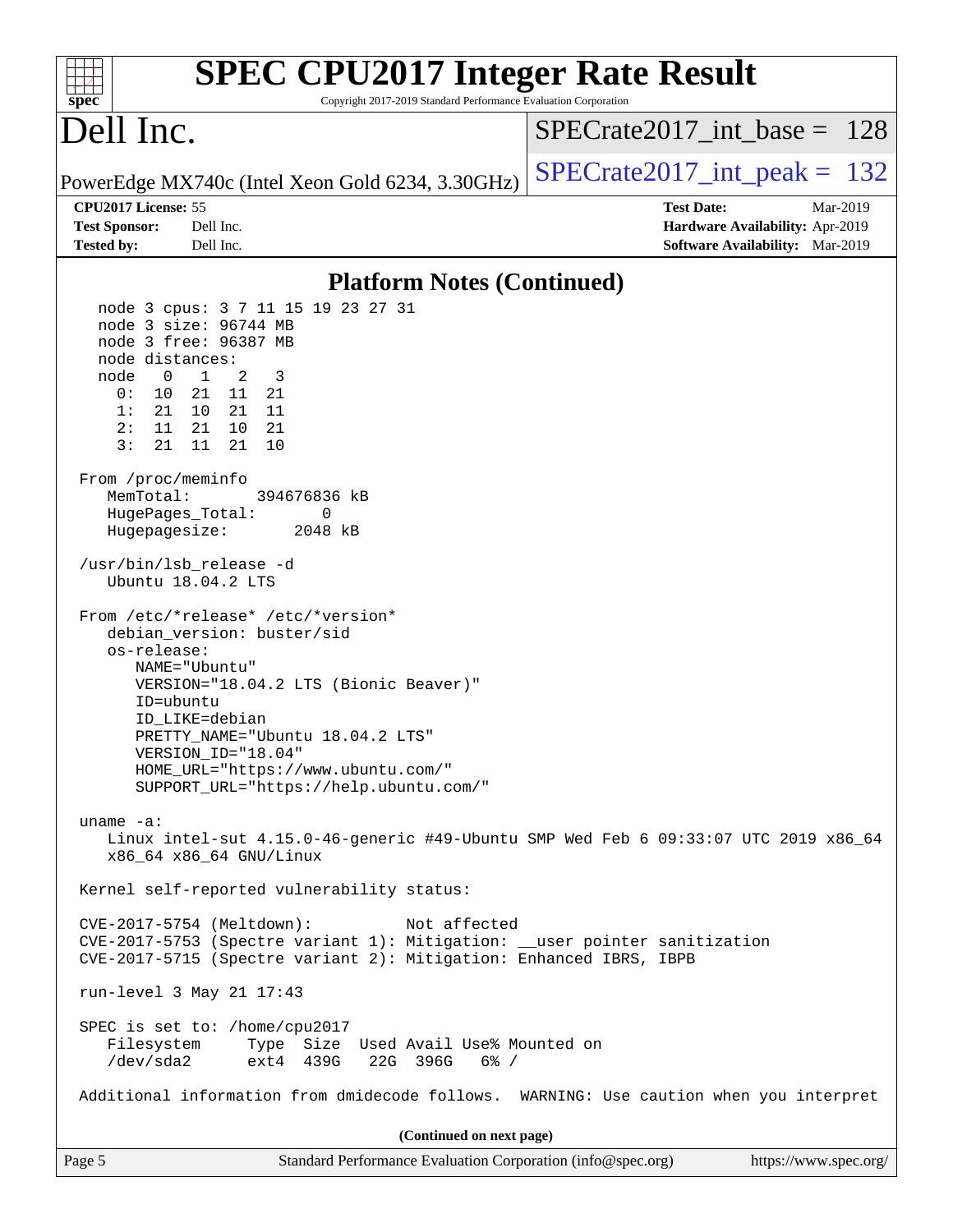| s<br>E<br>n<br>¢<br>÷, |  |  |  |  |  |
|------------------------|--|--|--|--|--|

# **[SPEC CPU2017 Integer Rate Result](http://www.spec.org/auto/cpu2017/Docs/result-fields.html#SPECCPU2017IntegerRateResult)**

Copyright 2017-2019 Standard Performance Evaluation Corporation

## Dell Inc.

[SPECrate2017\\_int\\_base =](http://www.spec.org/auto/cpu2017/Docs/result-fields.html#SPECrate2017intbase) 128

PowerEdge MX740c (Intel Xeon Gold 6234, 3.30GHz)  $\left|$  [SPECrate2017\\_int\\_peak =](http://www.spec.org/auto/cpu2017/Docs/result-fields.html#SPECrate2017intpeak) 132

**[Tested by:](http://www.spec.org/auto/cpu2017/Docs/result-fields.html#Testedby)** Dell Inc. **[Software Availability:](http://www.spec.org/auto/cpu2017/Docs/result-fields.html#SoftwareAvailability)** Mar-2019

**[CPU2017 License:](http://www.spec.org/auto/cpu2017/Docs/result-fields.html#CPU2017License)** 55 **[Test Date:](http://www.spec.org/auto/cpu2017/Docs/result-fields.html#TestDate)** Mar-2019 **[Test Sponsor:](http://www.spec.org/auto/cpu2017/Docs/result-fields.html#TestSponsor)** Dell Inc. **[Hardware Availability:](http://www.spec.org/auto/cpu2017/Docs/result-fields.html#HardwareAvailability)** Apr-2019

#### **[Platform Notes \(Continued\)](http://www.spec.org/auto/cpu2017/Docs/result-fields.html#PlatformNotes)**

 this section. The 'dmidecode' program reads system data which is "intended to allow hardware to be accurately determined", but the intent may not be met, as there are frequent changes to hardware, firmware, and the "DMTF SMBIOS" standard. BIOS Dell Inc. 2.2.9 05/08/2019 Memory: 11x 00AD00B300AD HMA84GR7CJR4N-WM 32 GB 2 rank 2933 1x 00AD063200AD HMA84GR7CJR4N-WM 32 GB 2 rank 2933

12x Not Specified Not Specified

(End of data from sysinfo program)

#### **[Compiler Version Notes](http://www.spec.org/auto/cpu2017/Docs/result-fields.html#CompilerVersionNotes)**

| $502 \text{ qcc } r(\text{peak})$<br>CC.                                                                                                                                                                                          |
|-----------------------------------------------------------------------------------------------------------------------------------------------------------------------------------------------------------------------------------|
| Intel(R) C Intel(R) 64 Compiler for applications running on IA-32, Version<br>19.0.1.144 Build 20181018<br>Copyright (C) 1985-2018 Intel Corporation. All rights reserved.                                                        |
| 500.perlbench $r(base)$ 502.qcc $r(base)$ 505.mcf $r(base, peak)$<br>CC.                                                                                                                                                          |
| $525.x264_r(base, peak) 557.xz_r(base, peak)$<br>Intel(R) C Intel(R) 64 Compiler for applications running on Intel(R) 64,<br>Version 19.0.1.144 Build 20181018<br>Copyright (C) 1985-2018 Intel Corporation. All rights reserved. |
| $500.$ perlbench $r$ (peak)<br>CC.                                                                                                                                                                                                |
| Intel(R) C Intel(R) 64 Compiler for applications running on Intel(R) 64,<br>Version 19.0.1.144 Build 20181018<br>Copyright (C) 1985-2018 Intel Corporation. All rights reserved.                                                  |
| CXXC $523.$ xalancbmk $r$ (peak)                                                                                                                                                                                                  |
| $Intel(R)$ C++ Intel(R) 64 Compiler for applications running on IA-32, Version<br>19.0.1.144 Build 20181018<br>Copyright (C) 1985-2018 Intel Corporation. All rights reserved.                                                    |
|                                                                                                                                                                                                                                   |

**(Continued on next page)**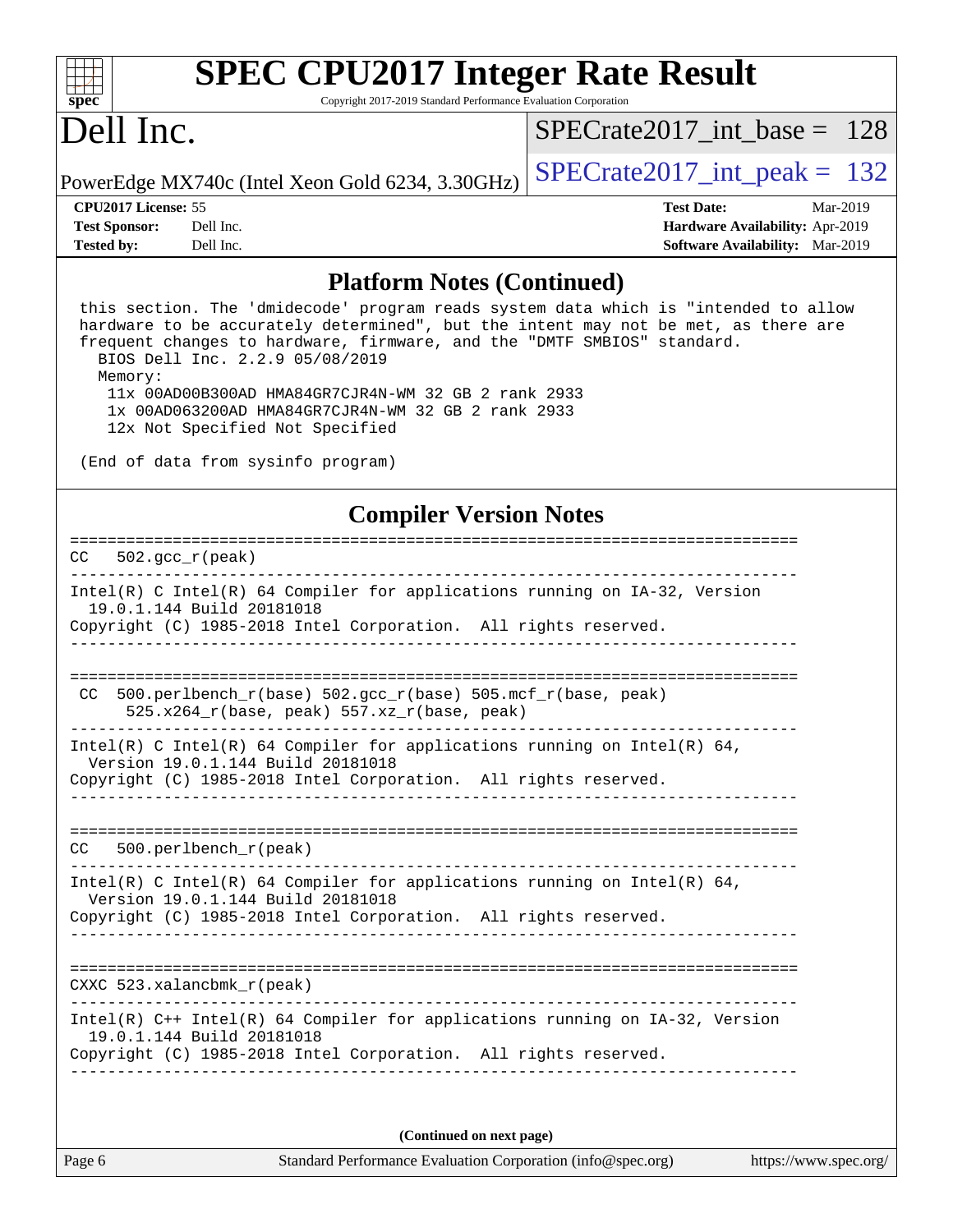| S<br>æ<br>I)<br>C |  |  |  |  |
|-------------------|--|--|--|--|

# **[SPEC CPU2017 Integer Rate Result](http://www.spec.org/auto/cpu2017/Docs/result-fields.html#SPECCPU2017IntegerRateResult)**

Copyright 2017-2019 Standard Performance Evaluation Corporation

## Dell Inc.

[SPECrate2017\\_int\\_base =](http://www.spec.org/auto/cpu2017/Docs/result-fields.html#SPECrate2017intbase) 128

PowerEdge MX740c (Intel Xeon Gold 6234, 3.30GHz)  $\left|$  [SPECrate2017\\_int\\_peak =](http://www.spec.org/auto/cpu2017/Docs/result-fields.html#SPECrate2017intpeak) 132

**[CPU2017 License:](http://www.spec.org/auto/cpu2017/Docs/result-fields.html#CPU2017License)** 55 **[Test Date:](http://www.spec.org/auto/cpu2017/Docs/result-fields.html#TestDate)** Mar-2019 **[Test Sponsor:](http://www.spec.org/auto/cpu2017/Docs/result-fields.html#TestSponsor)** Dell Inc. **[Hardware Availability:](http://www.spec.org/auto/cpu2017/Docs/result-fields.html#HardwareAvailability)** Apr-2019 **[Tested by:](http://www.spec.org/auto/cpu2017/Docs/result-fields.html#Testedby)** Dell Inc. **[Software Availability:](http://www.spec.org/auto/cpu2017/Docs/result-fields.html#SoftwareAvailability)** Mar-2019

### **[Compiler Version Notes \(Continued\)](http://www.spec.org/auto/cpu2017/Docs/result-fields.html#CompilerVersionNotes)**

| CXXC 520.omnetpp_r(base, peak) 523.xalancbmk_r(base) 531.deepsjeng_r(base,<br>peak) 541. leela r(base, peak)                                                                           |
|----------------------------------------------------------------------------------------------------------------------------------------------------------------------------------------|
| Intel(R) $C++$ Intel(R) 64 Compiler for applications running on Intel(R) 64,<br>Version 19.0.1.144 Build 20181018<br>Copyright (C) 1985-2018 Intel Corporation. All rights reserved.   |
| $FC$ 548. exchange2 $r(base, peak)$                                                                                                                                                    |
| Intel(R) Fortran Intel(R) 64 Compiler for applications running on Intel(R)<br>64, Version 19.0.1.144 Build 20181018<br>Copyright (C) 1985-2018 Intel Corporation. All rights reserved. |

**[Base Compiler Invocation](http://www.spec.org/auto/cpu2017/Docs/result-fields.html#BaseCompilerInvocation)**

[C benchmarks](http://www.spec.org/auto/cpu2017/Docs/result-fields.html#Cbenchmarks): [icc -m64 -std=c11](http://www.spec.org/cpu2017/results/res2019q3/cpu2017-20190624-15379.flags.html#user_CCbase_intel_icc_64bit_c11_33ee0cdaae7deeeab2a9725423ba97205ce30f63b9926c2519791662299b76a0318f32ddfffdc46587804de3178b4f9328c46fa7c2b0cd779d7a61945c91cd35)

[C++ benchmarks:](http://www.spec.org/auto/cpu2017/Docs/result-fields.html#CXXbenchmarks) [icpc -m64](http://www.spec.org/cpu2017/results/res2019q3/cpu2017-20190624-15379.flags.html#user_CXXbase_intel_icpc_64bit_4ecb2543ae3f1412ef961e0650ca070fec7b7afdcd6ed48761b84423119d1bf6bdf5cad15b44d48e7256388bc77273b966e5eb805aefd121eb22e9299b2ec9d9)

[Fortran benchmarks](http://www.spec.org/auto/cpu2017/Docs/result-fields.html#Fortranbenchmarks): [ifort -m64](http://www.spec.org/cpu2017/results/res2019q3/cpu2017-20190624-15379.flags.html#user_FCbase_intel_ifort_64bit_24f2bb282fbaeffd6157abe4f878425411749daecae9a33200eee2bee2fe76f3b89351d69a8130dd5949958ce389cf37ff59a95e7a40d588e8d3a57e0c3fd751)

### **[Base Portability Flags](http://www.spec.org/auto/cpu2017/Docs/result-fields.html#BasePortabilityFlags)**

 500.perlbench\_r: [-DSPEC\\_LP64](http://www.spec.org/cpu2017/results/res2019q3/cpu2017-20190624-15379.flags.html#b500.perlbench_r_basePORTABILITY_DSPEC_LP64) [-DSPEC\\_LINUX\\_X64](http://www.spec.org/cpu2017/results/res2019q3/cpu2017-20190624-15379.flags.html#b500.perlbench_r_baseCPORTABILITY_DSPEC_LINUX_X64) 502.gcc\_r: [-DSPEC\\_LP64](http://www.spec.org/cpu2017/results/res2019q3/cpu2017-20190624-15379.flags.html#suite_basePORTABILITY502_gcc_r_DSPEC_LP64) 505.mcf\_r: [-DSPEC\\_LP64](http://www.spec.org/cpu2017/results/res2019q3/cpu2017-20190624-15379.flags.html#suite_basePORTABILITY505_mcf_r_DSPEC_LP64) 520.omnetpp\_r: [-DSPEC\\_LP64](http://www.spec.org/cpu2017/results/res2019q3/cpu2017-20190624-15379.flags.html#suite_basePORTABILITY520_omnetpp_r_DSPEC_LP64) 523.xalancbmk\_r: [-DSPEC\\_LP64](http://www.spec.org/cpu2017/results/res2019q3/cpu2017-20190624-15379.flags.html#suite_basePORTABILITY523_xalancbmk_r_DSPEC_LP64) [-DSPEC\\_LINUX](http://www.spec.org/cpu2017/results/res2019q3/cpu2017-20190624-15379.flags.html#b523.xalancbmk_r_baseCXXPORTABILITY_DSPEC_LINUX) 525.x264\_r: [-DSPEC\\_LP64](http://www.spec.org/cpu2017/results/res2019q3/cpu2017-20190624-15379.flags.html#suite_basePORTABILITY525_x264_r_DSPEC_LP64) 531.deepsjeng\_r: [-DSPEC\\_LP64](http://www.spec.org/cpu2017/results/res2019q3/cpu2017-20190624-15379.flags.html#suite_basePORTABILITY531_deepsjeng_r_DSPEC_LP64) 541.leela\_r: [-DSPEC\\_LP64](http://www.spec.org/cpu2017/results/res2019q3/cpu2017-20190624-15379.flags.html#suite_basePORTABILITY541_leela_r_DSPEC_LP64) 548.exchange2\_r: [-DSPEC\\_LP64](http://www.spec.org/cpu2017/results/res2019q3/cpu2017-20190624-15379.flags.html#suite_basePORTABILITY548_exchange2_r_DSPEC_LP64) 557.xz\_r: [-DSPEC\\_LP64](http://www.spec.org/cpu2017/results/res2019q3/cpu2017-20190624-15379.flags.html#suite_basePORTABILITY557_xz_r_DSPEC_LP64)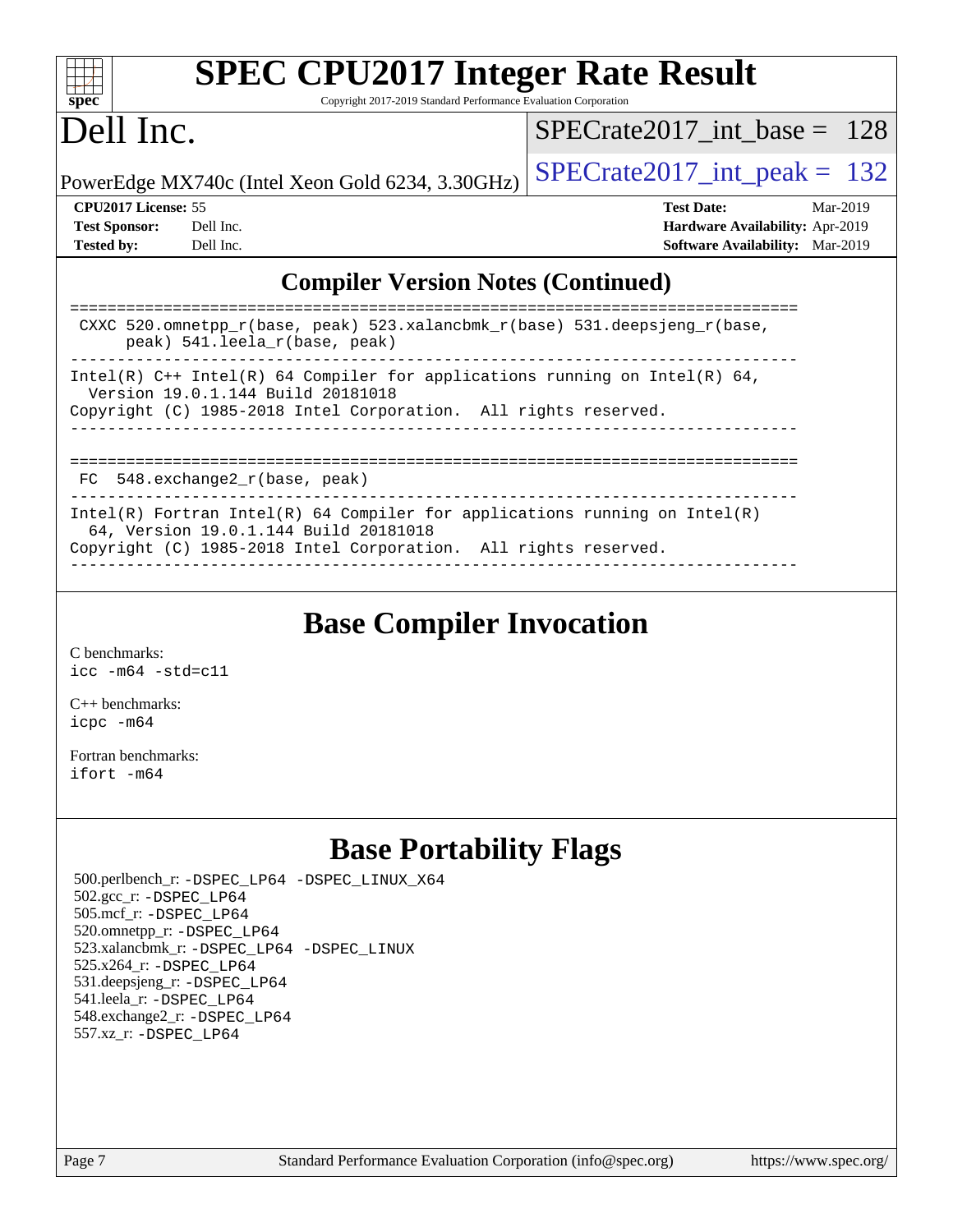| $spec^*$                                                                        | <b>SPEC CPU2017 Integer Rate Result</b><br>Copyright 2017-2019 Standard Performance Evaluation Corporation                                                                                                                                                                                                                                                                |                                                                                                            |
|---------------------------------------------------------------------------------|---------------------------------------------------------------------------------------------------------------------------------------------------------------------------------------------------------------------------------------------------------------------------------------------------------------------------------------------------------------------------|------------------------------------------------------------------------------------------------------------|
| Dell Inc.                                                                       |                                                                                                                                                                                                                                                                                                                                                                           | $SPECrate2017\_int\_base = 128$                                                                            |
|                                                                                 | PowerEdge MX740c (Intel Xeon Gold 6234, 3.30GHz)                                                                                                                                                                                                                                                                                                                          | $SPECrate2017\_int\_peak = 132$                                                                            |
| CPU2017 License: 55<br><b>Test Sponsor:</b><br><b>Tested by:</b>                | Dell Inc.<br>Dell Inc.                                                                                                                                                                                                                                                                                                                                                    | <b>Test Date:</b><br>Mar-2019<br>Hardware Availability: Apr-2019<br><b>Software Availability:</b> Mar-2019 |
|                                                                                 | <b>Base Optimization Flags</b>                                                                                                                                                                                                                                                                                                                                            |                                                                                                            |
| C benchmarks:<br>-qopt-mem-layout-trans=4<br>-lqkmalloc                         | -Wl,-z, muldefs -xCORE-AVX512 -ipo -03 -no-prec-div                                                                                                                                                                                                                                                                                                                       | -L/usr/local/IntelCompiler19/compilers_and_libraries_2019.1.144/linux/compiler/lib/intel64                 |
| $C++$ benchmarks:<br>-gopt-mem-layout-trans=4<br>-lqkmalloc                     | -Wl,-z, muldefs -xCORE-AVX512 -ipo -03 -no-prec-div                                                                                                                                                                                                                                                                                                                       | -L/usr/local/IntelCompiler19/compilers_and_libraries_2019.1.144/linux/compiler/lib/intel64                 |
| Fortran benchmarks:<br>-lqkmalloc                                               | -Wl,-z, muldefs -xCORE-AVX512 -ipo -03 -no-prec-div<br>-qopt-mem-layout-trans=4 -nostandard-realloc-lhs -align array32byte                                                                                                                                                                                                                                                | -L/usr/local/IntelCompiler19/compilers_and_libraries_2019.1.144/linux/compiler/lib/intel64                 |
| $\text{icc -m64 -std=cl1}$<br>icpc -m64<br>Fortran benchmarks:<br>ifort -m64    | <b>Peak Compiler Invocation</b><br>C benchmarks (except as noted below):<br>502.gcc_r:icc -m32 -std=c11 -L/usr/local/IntelCompiler19/compilers_and_libraries_2019.1.144/linux/compiler/lib/ia32_lin<br>$C++$ benchmarks (except as noted below):<br>523.xalancbmk_r:icpc -m32 -L/usr/local/IntelCompiler19/compilers_and_libraries_2019.1.144/linux/compiler/lib/ia32_lin |                                                                                                            |
| 505.mcf_r: -DSPEC_LP64<br>520.omnetpp_r: -DSPEC_LP64<br>525.x264_r: -DSPEC_LP64 | <b>Peak Portability Flags</b><br>500.perlbench_r: -DSPEC_LP64 -DSPEC_LINUX_X64<br>502.gcc_r: -D_FILE_OFFSET_BITS=64<br>523.xalancbmk_r: -D_FILE_OFFSET_BITS=64 -DSPEC_LINUX                                                                                                                                                                                               |                                                                                                            |
|                                                                                 | (Continued on next page)                                                                                                                                                                                                                                                                                                                                                  |                                                                                                            |
| Page 8                                                                          | Standard Performance Evaluation Corporation (info@spec.org)                                                                                                                                                                                                                                                                                                               | https://www.spec.org/                                                                                      |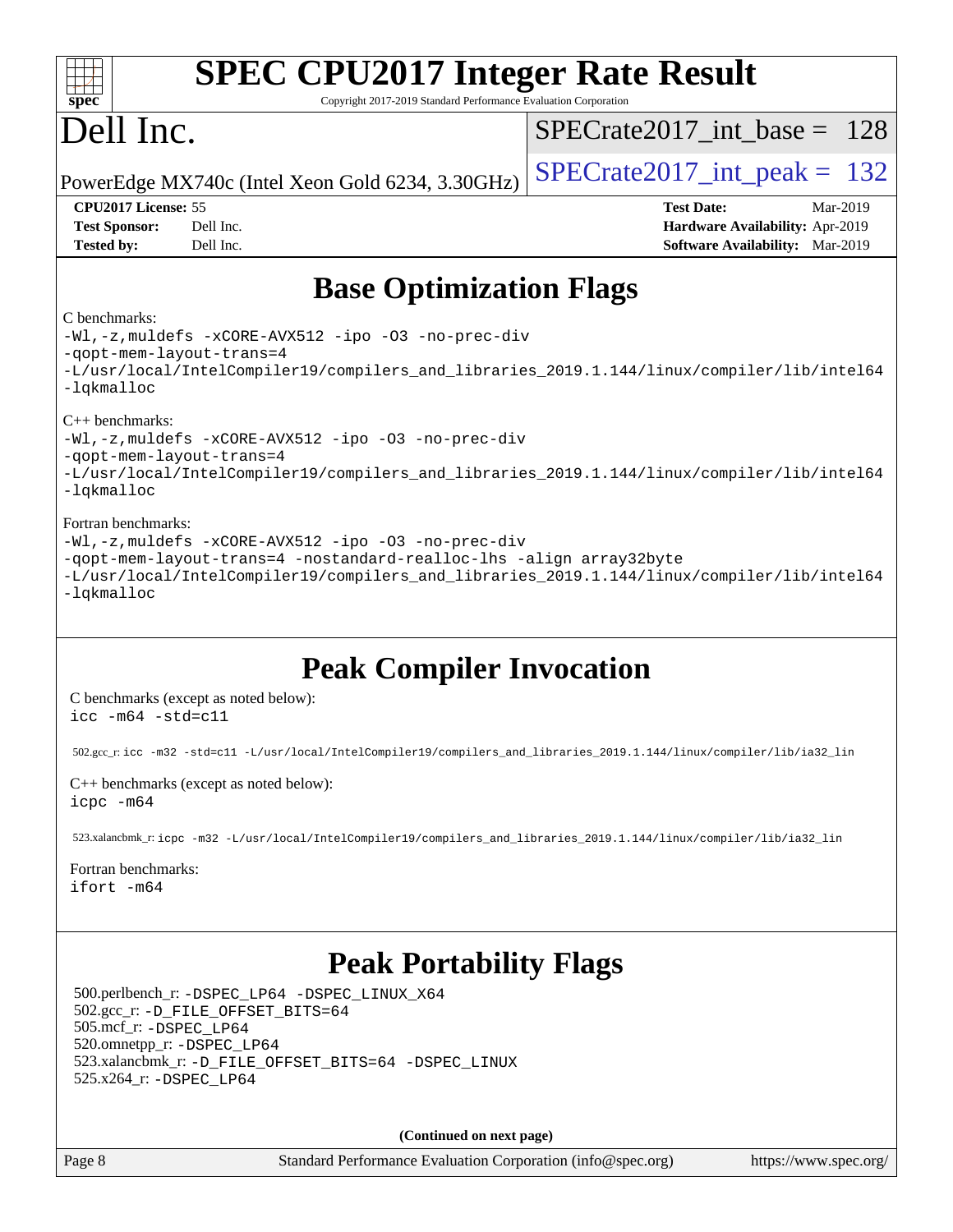#### $+\ +$ **[spec](http://www.spec.org/)**

# **[SPEC CPU2017 Integer Rate Result](http://www.spec.org/auto/cpu2017/Docs/result-fields.html#SPECCPU2017IntegerRateResult)**

Copyright 2017-2019 Standard Performance Evaluation Corporation

## Dell Inc.

[SPECrate2017\\_int\\_base =](http://www.spec.org/auto/cpu2017/Docs/result-fields.html#SPECrate2017intbase) 128

PowerEdge MX740c (Intel Xeon Gold 6234, 3.30GHz)  $\left|$  [SPECrate2017\\_int\\_peak =](http://www.spec.org/auto/cpu2017/Docs/result-fields.html#SPECrate2017intpeak) 132

**[CPU2017 License:](http://www.spec.org/auto/cpu2017/Docs/result-fields.html#CPU2017License)** 55 **[Test Date:](http://www.spec.org/auto/cpu2017/Docs/result-fields.html#TestDate)** Mar-2019 **[Test Sponsor:](http://www.spec.org/auto/cpu2017/Docs/result-fields.html#TestSponsor)** Dell Inc. **[Hardware Availability:](http://www.spec.org/auto/cpu2017/Docs/result-fields.html#HardwareAvailability)** Apr-2019 **[Tested by:](http://www.spec.org/auto/cpu2017/Docs/result-fields.html#Testedby)** Dell Inc. **[Software Availability:](http://www.spec.org/auto/cpu2017/Docs/result-fields.html#SoftwareAvailability)** Mar-2019

### **[Peak Portability Flags \(Continued\)](http://www.spec.org/auto/cpu2017/Docs/result-fields.html#PeakPortabilityFlags)**

 531.deepsjeng\_r: [-DSPEC\\_LP64](http://www.spec.org/cpu2017/results/res2019q3/cpu2017-20190624-15379.flags.html#suite_peakPORTABILITY531_deepsjeng_r_DSPEC_LP64) 541.leela\_r: [-DSPEC\\_LP64](http://www.spec.org/cpu2017/results/res2019q3/cpu2017-20190624-15379.flags.html#suite_peakPORTABILITY541_leela_r_DSPEC_LP64) 548.exchange2\_r: [-DSPEC\\_LP64](http://www.spec.org/cpu2017/results/res2019q3/cpu2017-20190624-15379.flags.html#suite_peakPORTABILITY548_exchange2_r_DSPEC_LP64) 557.xz\_r: [-DSPEC\\_LP64](http://www.spec.org/cpu2017/results/res2019q3/cpu2017-20190624-15379.flags.html#suite_peakPORTABILITY557_xz_r_DSPEC_LP64)

### **[Peak Optimization Flags](http://www.spec.org/auto/cpu2017/Docs/result-fields.html#PeakOptimizationFlags)**

[C benchmarks](http://www.spec.org/auto/cpu2017/Docs/result-fields.html#Cbenchmarks):

```
(info@spec.org)https://www.spec.org/
  500.perlbench_r: -Wl,-z,muldefs -prof-gen(pass 1) -prof-use(pass 2) -ipo
-xCORE-AVX512 -O3 -no-prec-div -qopt-mem-layout-trans=4
-fno-strict-overflow
-L/usr/local/IntelCompiler19/compilers_and_libraries_2019.1.144/linux/compiler/lib/intel64
-lqkmalloc
  502.gcc_r: -Wl,-z,muldefs -prof-gen(pass 1) -prof-use(pass 2) -ipo
-xCORE-AVX512 -O3 -no-prec-div -qopt-mem-layout-trans=4
-L/usr/local/je5.0.1-32/lib -ljemalloc
  505.mcf_r: -Wl,-z,muldefs -xCORE-AVX512 -ipo -O3 -no-prec-div
-qopt-mem-layout-trans=4
-L/usr/local/IntelCompiler19/compilers_and_libraries_2019.1.144/linux/compiler/lib/intel64
-lqkmalloc
  525.x264_r: -Wl,-z,muldefs -xCORE-AVX512 -ipo -O3 -no-prec-div
-qopt-mem-layout-trans=4 -fno-alias
-L/usr/local/IntelCompiler19/compilers_and_libraries_2019.1.144/linux/compiler/lib/intel64
-lqkmalloc
  557.xz_r: Same as 505.mcf_r
C++ benchmarks: 
  520.omnetpp_r: -Wl,-z,muldefs -xCORE-AVX512 -ipo -O3 -no-prec-div
-qopt-mem-layout-trans=4
-L/usr/local/IntelCompiler19/compilers_and_libraries_2019.1.144/linux/compiler/lib/intel64
-lqkmalloc
  523.xalancbmk_r: -Wl,-z,muldefs -prof-gen(pass 1) -prof-use(pass 2) -ipo
-xCORE-AVX512 -O3 -no-prec-div -qopt-mem-layout-trans=4
-L/usr/local/je5.0.1-32/lib -ljemalloc
  531.deepsjeng_r: Same as 520.omnetpp_r
                                     (Continued on next page)
```